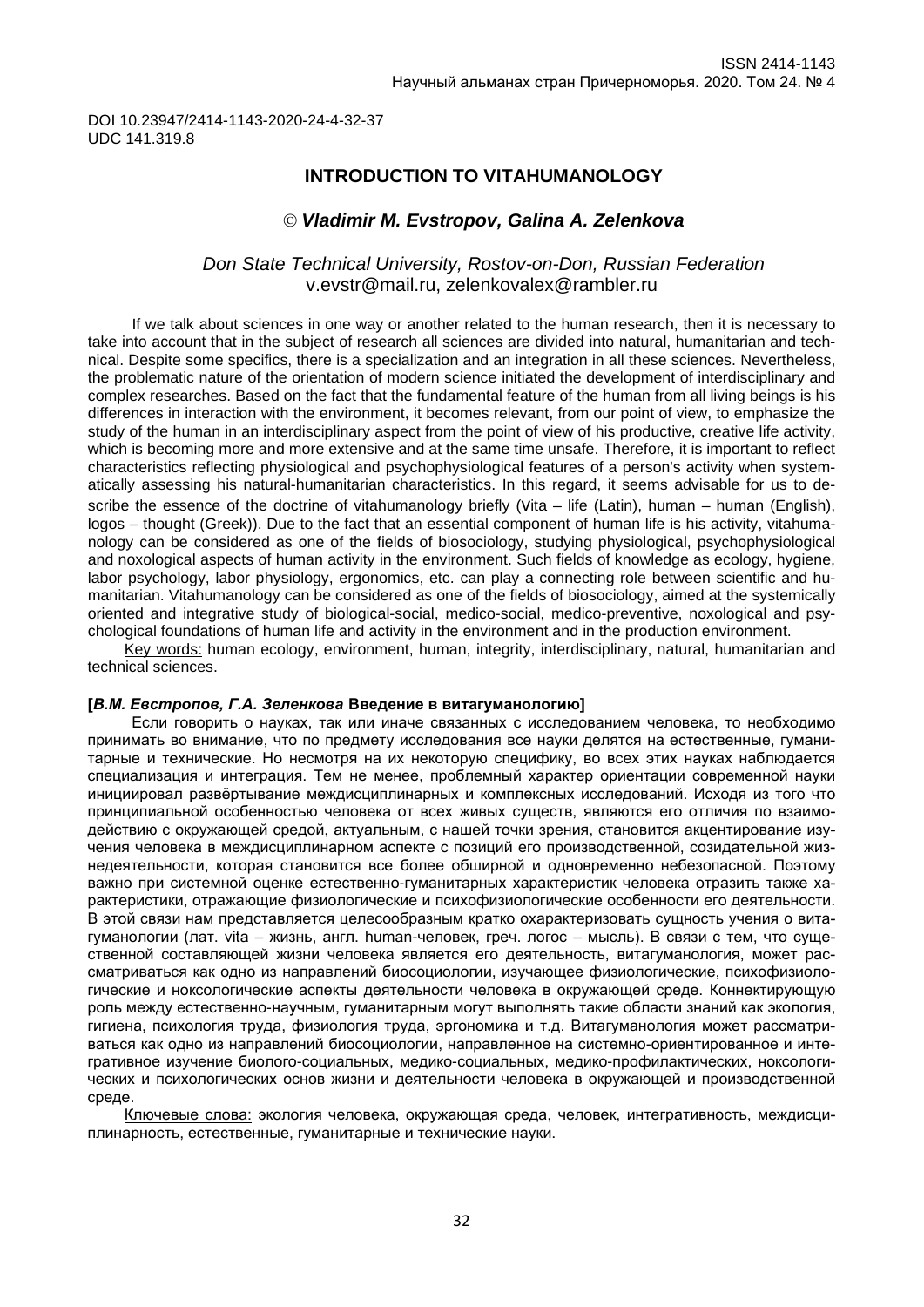*Vladimir M. Evstropov – M.D., Associate Professor, Don State Technical University, Rostov-on-Don, Russian Federation.*

*Galina A. Zelenkova – Ph.D. (Advanced Doctorate) in Agricultural sciences, Professor, Rostov-on-Don, Russian Federation.*

*Евстропов Владимир Михайлович – доктор медицинских наук, доцент, Донской государственный технический университет, г. Ростов-на-Дону, Российская Федерация. Зеленкова Галина Александровна – доктор сельскохозяйственных наук, профессор, Донской государственный технический университет, г. Ростов-на-Дону, Российская Федерация.*

One of the features of the modern stage of the science development is a qualitatively new type of ontological consideration of life in the philosophy of science, as an objective "inner world" of the human studied not only by social and humanitarian disciplines, but also by biological and medical sciences.

If we talk about the sciences, somehow related to the research of the human, then it is necessary to take into account that in the subject of the research all sciences are divided into natural, humanitarian and technical. Natural sciences study the human as a material, biological being, and humanitarian sciences (history, law, economics, etc.) specialize in the human and his life activities in the society. In technical sciences, the relationship between natural and humanitarian sciences is largely manifested. But, despite some specifics, there is a specialization and an integration in all these sciences.

L.F. Ilyichyov with coauthors consider the division of scientific disciplines, forming in their entirety a system of science in general, on three big groups (natural, social and technical sciences) to be rather conditional. There is no significant difference between these subsystems, some scientific disciplines are intermediate [8].

The statement of existence of certain differences between natural and humanitarian sciences doesn't exclude the possibility of unity between them in their direct interaction. Strengthening integration processes between these sciences is caused by the existence of direct connections between natural and humanitarian sciences and the general methods of the research.

Although interdisciplinary and intersubjectivity between two types of general scientific theories (humanitarian sciences and natural science) is quite obvious, K.A. Khadartseva and coauthors note the problem of closer interaction of accurate humanitarian knowledge at the level of convergence. At the same time, the transition stage in this convergence is the science of living systems (biology, medicine, ecology), which according to the general researches and methods occupy an intermediate place between humanitarian sciences and natural science [10].

According to A.P. Sadokhin, the human problem has got an interdisciplinary character, and the modern natural-scientific view of the human is a complex and multidimensional knowledge obtained within the framework of various disciplines. A holistic view of the human, his essence and nature, is impossible without attracting data of humanitarian and social knowledge [6].

Complex, historically developing systems, which include the human, take a growing part in modern post-nonclassical science. They include objects of modern biotechnology, primarily genetic engineering, biomedical objects, large ecosystems and the biosphere as a whole, human-machine systems, including artificial intelligence systems, social objects, etc. In a broad sense, they can include any complex synergistic systems, the interaction with which turns the human action itself into a component of the system. The methodology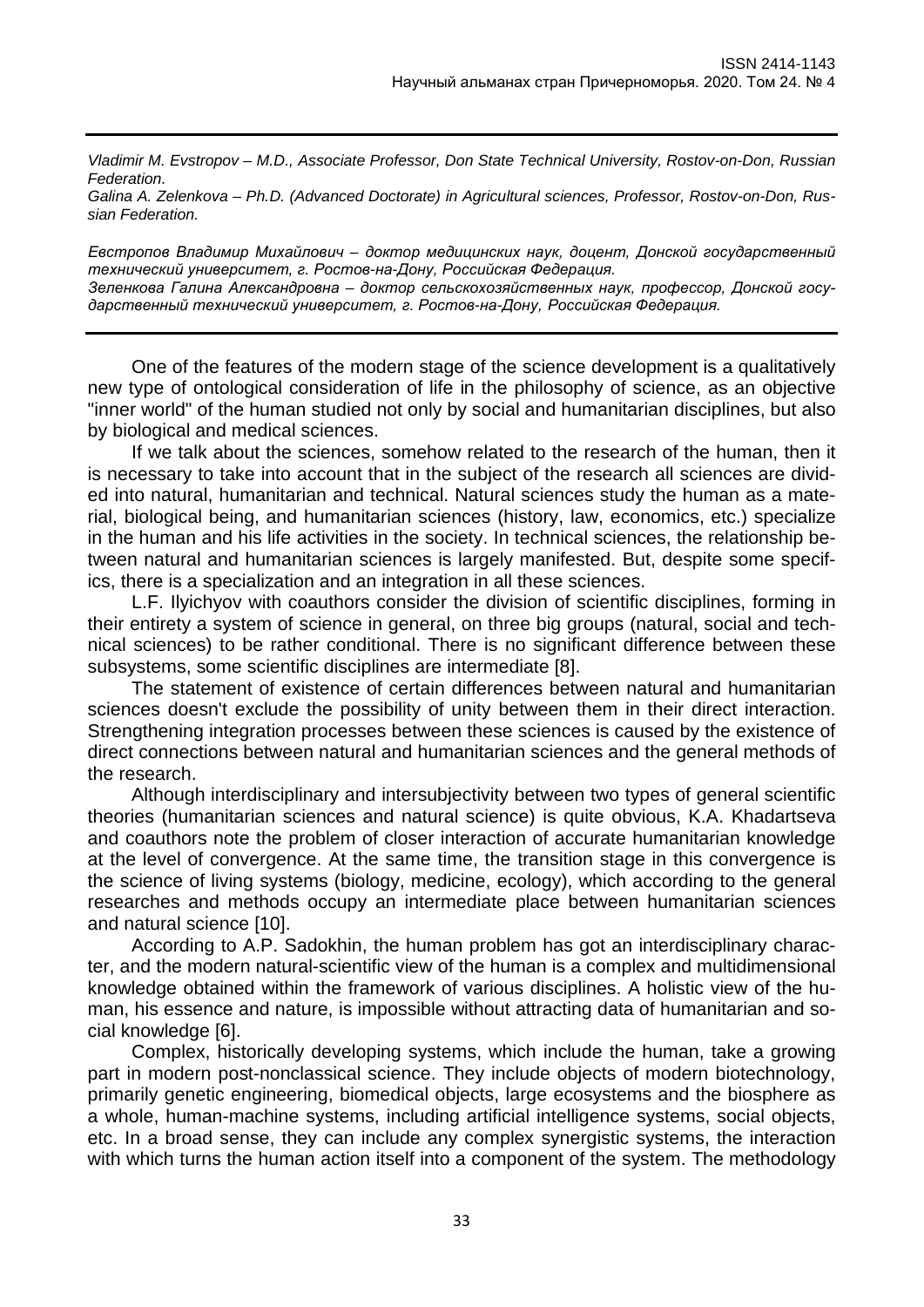of the study of such objects brings natural-scientific and humanitarian knowledge closer, forming the basis for their deep integration.

Sociobiology studies all forms of social behavior of living beings, including the human, based on the principles of genetics and evolutionary biology [9]. It is considered as a field in philosophy and sociology, aiming to implement a new synthesis between biology and sciences of the human and the society. In sociobiology, such fundamental issues as the relationship between biological and social, physiological and psychological, genetically conditioned and acquired in nature and human development are discussed. Sociobiology can also be considered as a kind of the body of knowledge that arose on the basis of population genetics, evolutionary theory, ethology, ecology.

Biosociology is an emerging scientific concept of an interdisciplinary nature and a practice of studying complex by nature phenomena of modern social life, proceeds from the inextricable connection of biological and social components in human life and social communities. It reveals possible transformations of the society by studying the accumulation in new generations of a critical mass of biological and intellectual and sociocultural changes. Biosociology studies the links between biological and social phenomena, processes in living systems of communities of the animals, the human and the society [5]. The study of the human is central to biosociology, since it considers the human as a living system in its unity of physical and spiritual, natural and social, hereditary and lifetime acquired. On the one hand, the human obeys biological (biophysical, biochemical, physiological) laws. On the other hand, from the standpoint of conscious psyche and personality, the human is connected with social life of the society [7].

According to M.N. Epstein, humanology builds its ideas about the human on the basis of his ability to self-alienation, to create self-acting cybernetic creatures and algorithms of the artificial intelligence. Techno-human is located in the center of humanology, which perceives the human in transformations that take him beyond the boundaries of biological nature. The artificial intelligence of human creations is also considered as a field of humanology. Humanology introduces a new paradigm into the humanitarian sciences: the human, in his difference from other forms of intelligence, stands out from the circle of traditional humanitarian sciences, in this connection it positions itself as a new science of the human [12]. I.A. Shevnina understands humanology as a science of the human who crosses his species boundaries, about human transformations in the process of creating artificial forms of life and intelligence, potentially exceeding the capabilities of a biological species of the human. Humanology studies the human as a part of the technosphere, as one of the types of intelligent beings, the "bio species" (an intelligent organism), along with possible "techno species" (intelligent mechanisms). This is its significant difference from anthropology [11].

S.V. Valtsev considers that homology cannot be the new human science due to the dominance of its biology. Neither anthropology, nor philosophical anthropology, nor humanology can claim the role of the human science [1]. The author proposes to give the doctrine of the human a term "homology" (homo – human (Latin) and logic – doctrine (Greek)). In his opinion, the main problems and fields of research may be the following: the essence of the human, the species-specific characteristic of the human and his specific differences in comparison with others, with the animal world and the world of artificial intelligence, the specifics and boundaries of human knowledge, the criterion of the truth of human knowledge of himself and the actual reality, etc.

The natural sciences that study the features of the structure and functioning of the human body include cytology, human anatomy and physiology, medicine, etc. However, based on the fact that fundamental features of the human from all living beings are his differences in interaction with the environment [3], it becomes relevant, from our point of view, to emphasize the study of the human from the point of view of his productive, crea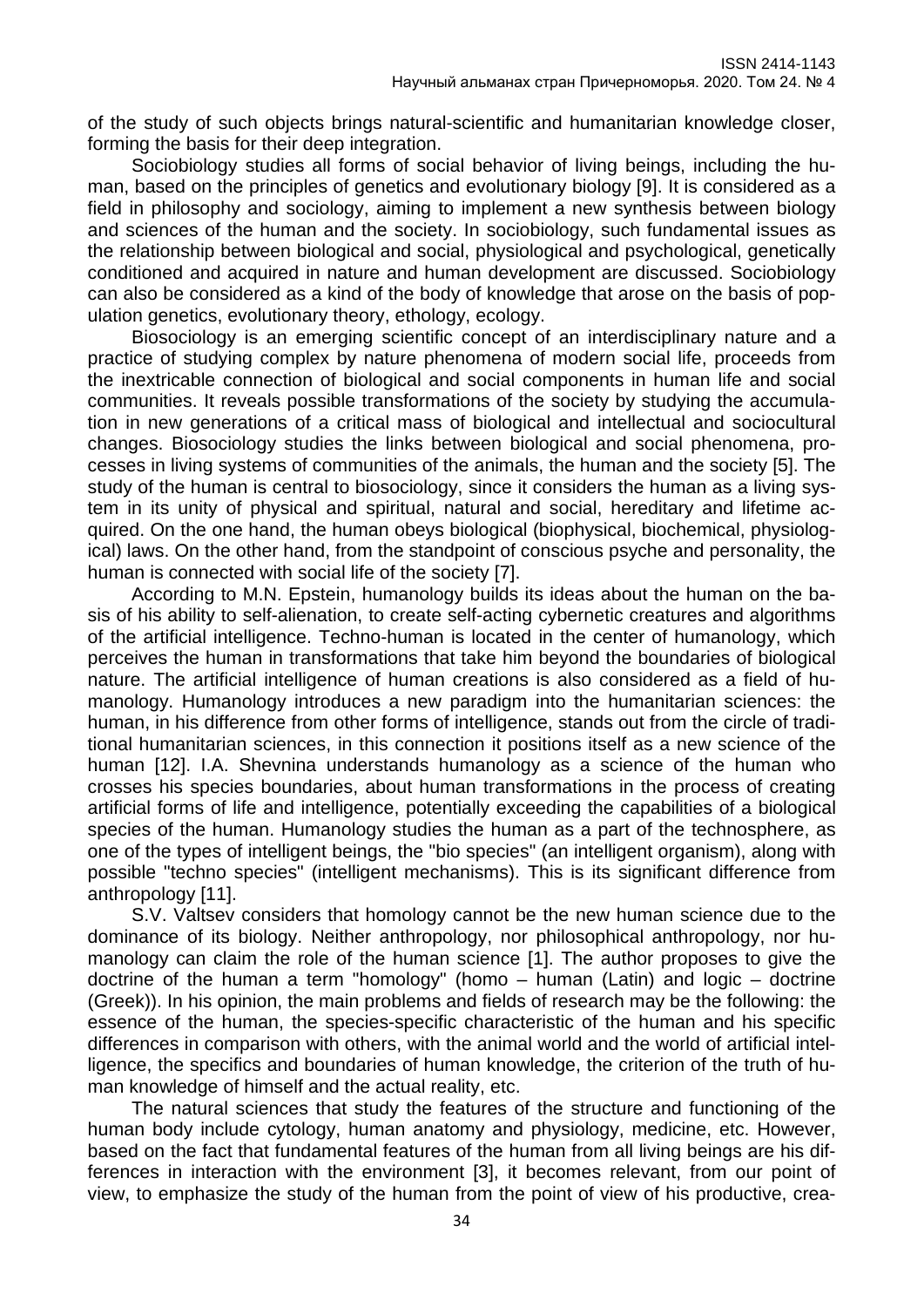tive life activities, which is becoming more and more extensive and at the same time unsafe. Therefore, it is very important, from our point of view, when systematically assessing the natural-humanitarian features of the human, to reflect also the characteristics that reflect the physiological and psychophysiological characteristics of his activities.

In this regard, it seems advisable for us to describe the essence of the doctrine of vitahumanology briefly (vita – life (Latin), human – human (English), logos – thought (Greek)). Considering that the essential component of human life is his activity, which can be reflected in the form of a communicative way of functioning of organisms, vitahumanology, from our point of view, can be considered as one of the fields of biosociology that studies the human from the standpoint of a living system in its unity of physical and spiritual, natural and social, inherited and acquired for the life term.

Unlike the well-known approaches to the human research (humanology, homology, sociology), vitahumanology is a biosociological approach to the human study, based on the methodological basis of sciences that study primarily physiological, psychophysiological and noxological aspects of his activities.

In our opinion, it is advisable to include in the system block of disciplines the following disciplines that form the doctrine of vitahumanology. The group of noxologically oriented disciplines can include both noxology itself and fields of knowledge close to it. Noxology studies material dangers and potential environmental threats for the human and for the society, health and safety studies dangers and ways to protect the human from them in his habitat. Human ecology explores the patterns of effects of natural, social and domestic, and production factors on the human.

Human ecology, which studies the patterns of effects of natural, social and domestic, and production factors on the human, from our point of view, can serve as a link between the group of noxological and groups of medical, social and medico-preventive disciplines. Medico-social and medico-preventive disciplines that study the effects of the environment on the body and measures to improve the health of the population include: social hygiene and health care organization; general hygiene, child and adolescent hygiene, nutrition hygiene, labor hygiene, communal hygiene and radiation hygiene; epidemiology, medical geography, etc. The similar role, but in relation to the technical sciences, can be played by geoecology, which studies the connections between living organisms, including the human, man-made structures and the geological environment, labor protection, etc.

Labor hygiene refers to the section of preventive medicine, which studies the influence of working conditions of the labor process and factors of the working environment on the human body for scientific justification of standards and methods for the prevention of occupational diseases.

Labor medicine is generally concerned with strengthening and preserving the highest degree of physical, mental and social well-being of workers in all professions; prevention of workers' health deviations caused by working conditions, protection of workers from risks caused by unfavorable working conditions, adaptation of work and each employee to labor [4].

Medical and biological disciplines go beyond medicine and they are mainly a part of the relevant biological sciences (human anatomy, histology, cytology, physiology, pathology, toxicology, medical microbiology and parasitology, etc.). The connective role for this group can be played by biomedicine, the subject of which is the human acting as a prototype for biosimulation and building models of any order.

Groups of noxological and biomedical disciplines connect such fields of knowledge as "Medical and biological foundations of life safety," "Prevention of occupational diseases". Prevention of occupational diseases includes a system of medical and non-medical measures aimed at preventing accidents at work, reducing the risk of developing health disorders of workers, preventing or slowing down the progression of diseases and reduc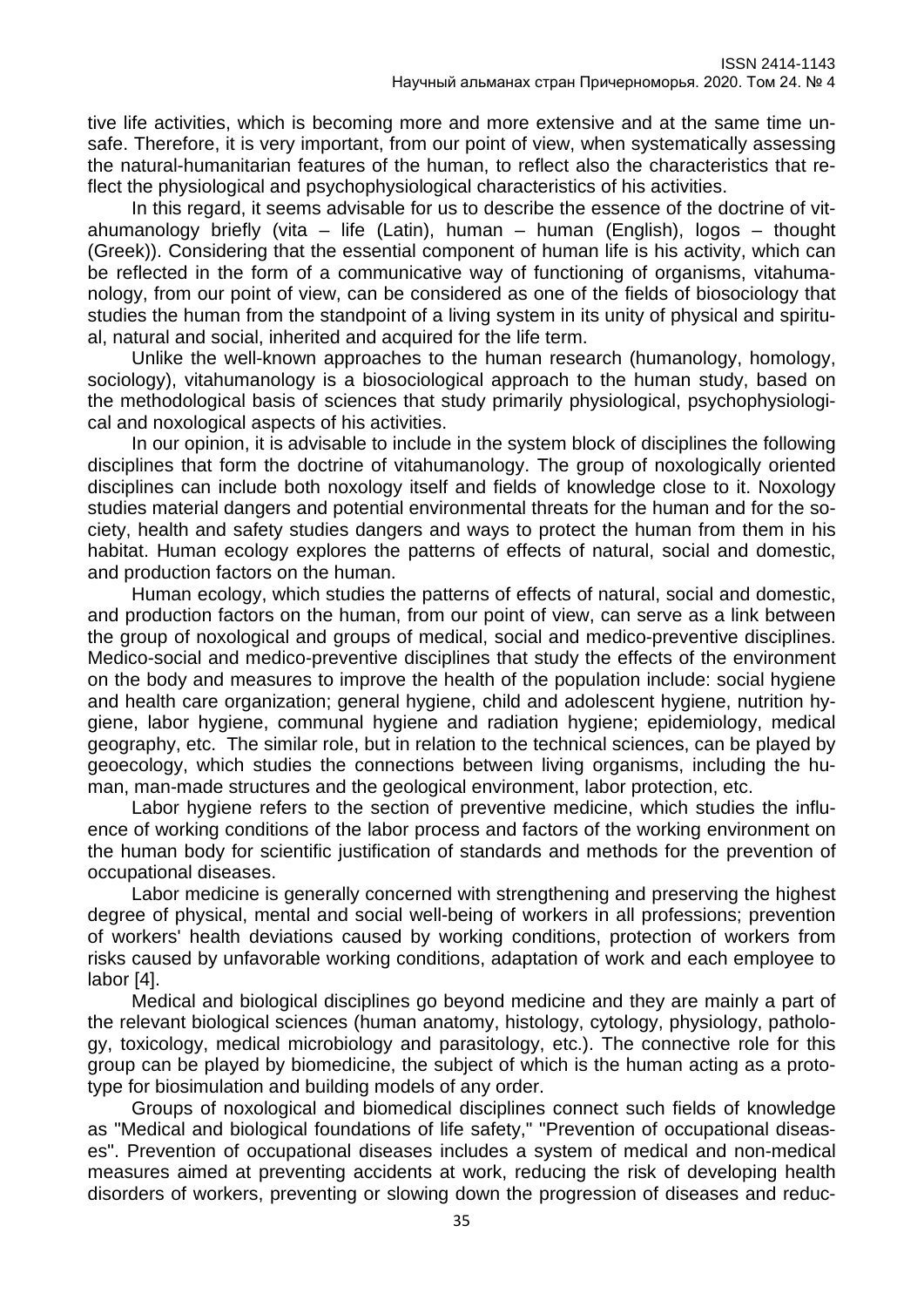ing adverse consequences. The medical and biological foundation of life safety is an integrative discipline that studies the interaction of the body and the external environment, and includes, among others, such sections as labor physiology and toxicology [2].

Human physiology, labor physiology, psychology (medical, pedagogical, social, developmental, differential, labor psychology, psychology for special needs) studies the conditions, ways and methods of scientifically grounded solution of practical problems in the field of functioning and formation of the human as a subject of labor. Ergonomics is usually understood as a scientific discipline that explores the interaction of the human and other elements of the system to ensure human well-being and optimize the overall performance of the system. This is a scientific and design discipline formed at the intersection of psychology, physiology, labor hygiene, biomechanics, anthropology and a number of technical sciences.

Thus, vitahumanology can be considered as one of the fields of biosociology, aimed at the systemically oriented and integrative study of biological-social, medico-social, medico-preventive, noxological and psychological foundations of human life and activity in the environment and in the production environment.

## *Литература*

- 1. *Вальцев С.В.* Хомология. Очертания новой дисциплины // Проблемы современной науки и образования. 2012. № 3. С. 22-25.
- 2. *Евстропов В.М.* Медико-биологические аспекты безопасности жизнедеятельности в экстремальных и чрезвычайных ситуациях: монография. Ростов-на-Дону, 2013. 166 с.
- 3. *Еникеев А.А.* Философские вопросы естественных и технических наук (курс лекций): учебное пособие. Краснодар: КубГАУ, 2015. 50с.
- 4. *Измеров Н.Ф., Боголепова Л.С.* Сохранить и приумножить наследие гигиены труда // Гигиена труда и профессиональные заболевания. 1980. № 4. С. 41-42.
- 5. *Луков В.А.* Биосоциология // Энциклопедия гуманитарных наук. 2011. №3. С.319-323.
- 6. *Садохин А.П.* Концепции современного естествознания: учебник для студентов вузов, обучающихся по гуманитарным специальностям и специальностям экономики и управления. М.: ЮНИТИ-ДАНА, 2006. 447 с.
- 7. *Сопов Г.П., Овчинников В.И.* Биосоциология как наука // Социальногуманитарные знания. 2010. №6. С.72-84.
- 8. Философский энциклопедический словарь. М.: Советская энциклопедия. Гл. ред.: Л.Ф. Ильичёв, П.Н. Федосеев, С. М. Ковалёв, В. Г. Панов.1983.840с.
- 9. Философия: Энциклопедический словарь / Под ред. А.А. Ивина. М.: Гардарики. 2004. 1072 с.
- 10. *Хадарцева К.А., Джумагалиева Л.Б., Гудкова С.А., Кравченко Е.Н.* Возможна ли конвергенция между гуманитарной наукой и биомедицинскими науками? // Сложность. Разум. Постнеклассика. 2014. №4. С. 62-72.
- 11. *Шевнина И.А.* Проблема деантропологизации и реконструкции человека в Российской философии XXI века // Наука и современность. 2014. № 31. С. 175- 180.
- 12. *Эпштейн М.Н.* Творческое исчезновение человека. Введение в гуманологию // Человек. 2009. № 4. С.48-57.